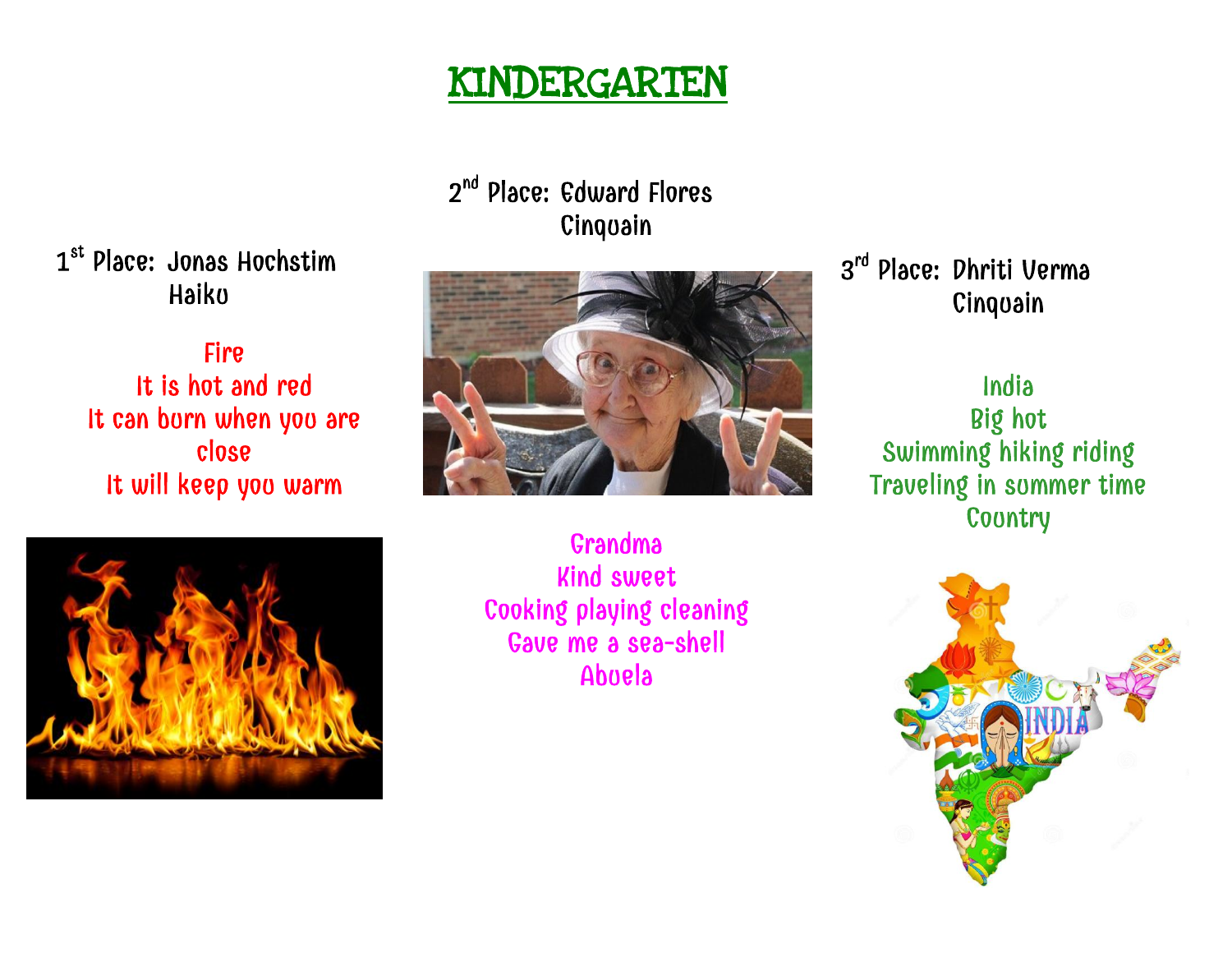# 1st GRADE

### 1<sup>st</sup> Place: Kayla Muramatsu Cinquain

## 2<sup>nd</sup> Place: Landon Lau Cinquain

### **Cheetah**

Bunny Soft white Hopping playing eating It is very cute Rabbit





Cheetah Yellow black Running hunting sneaking It rons very fast **Cat** 

### 3<sup>rd</sup> Place: Paulina Georgoulis Haiku

#### They are beautiful They have wings and they can fly They are colorful



**Butterflies**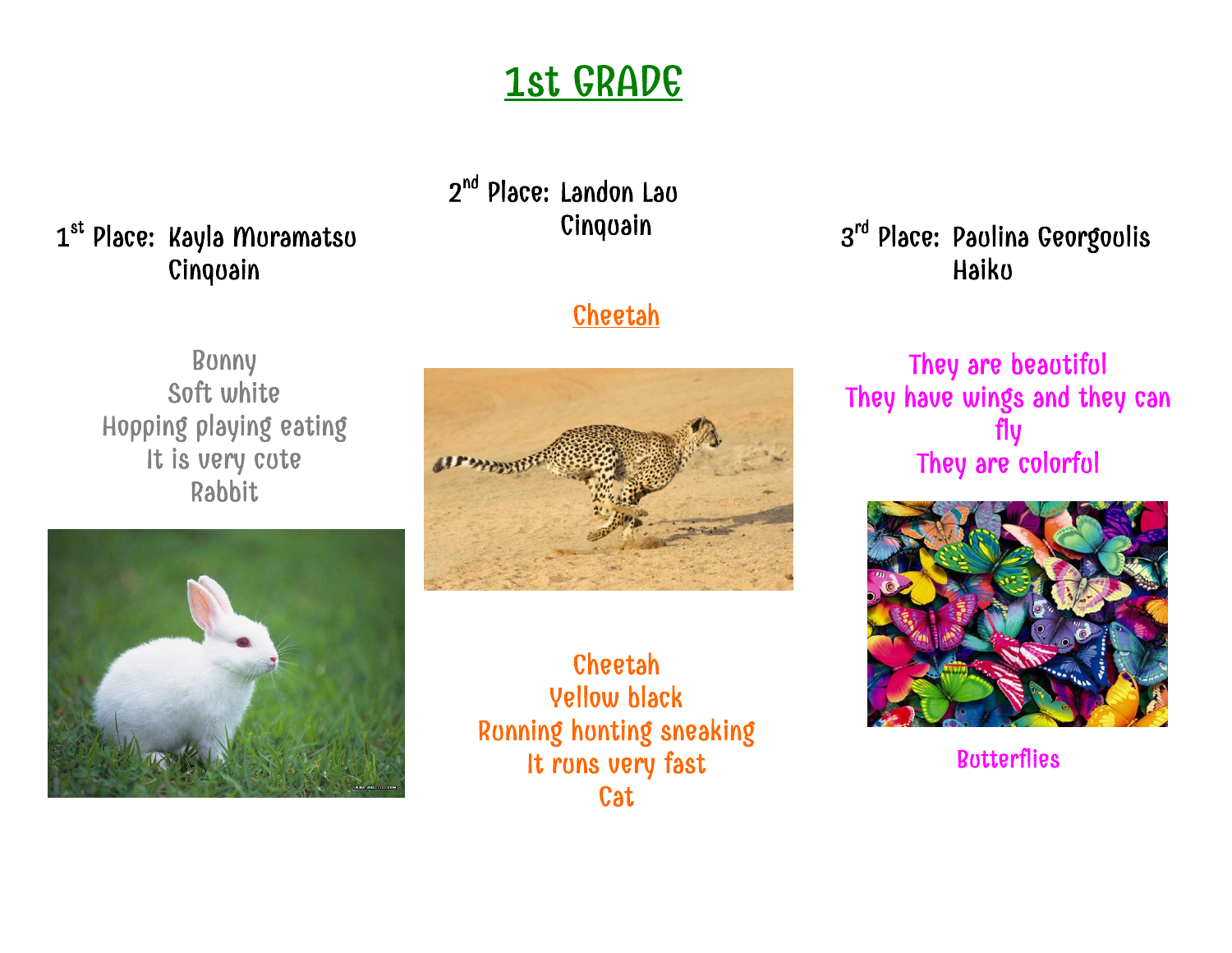

1<sup>st</sup> Place: Benjamin Stein Alvarado Cinquain



Tornadoes Windy powerfol Tearing ripping destroying I think they're cool Twister

2<sup>nd</sup> Place: Amber Kuo Haiku

Moving light and green Red is after that when grown Eating happily



**Strawberry**

### 3<sup>rd</sup> Place: Hailstone Cinquain



Hard round Falling crashing breaking It is really hard Ice ball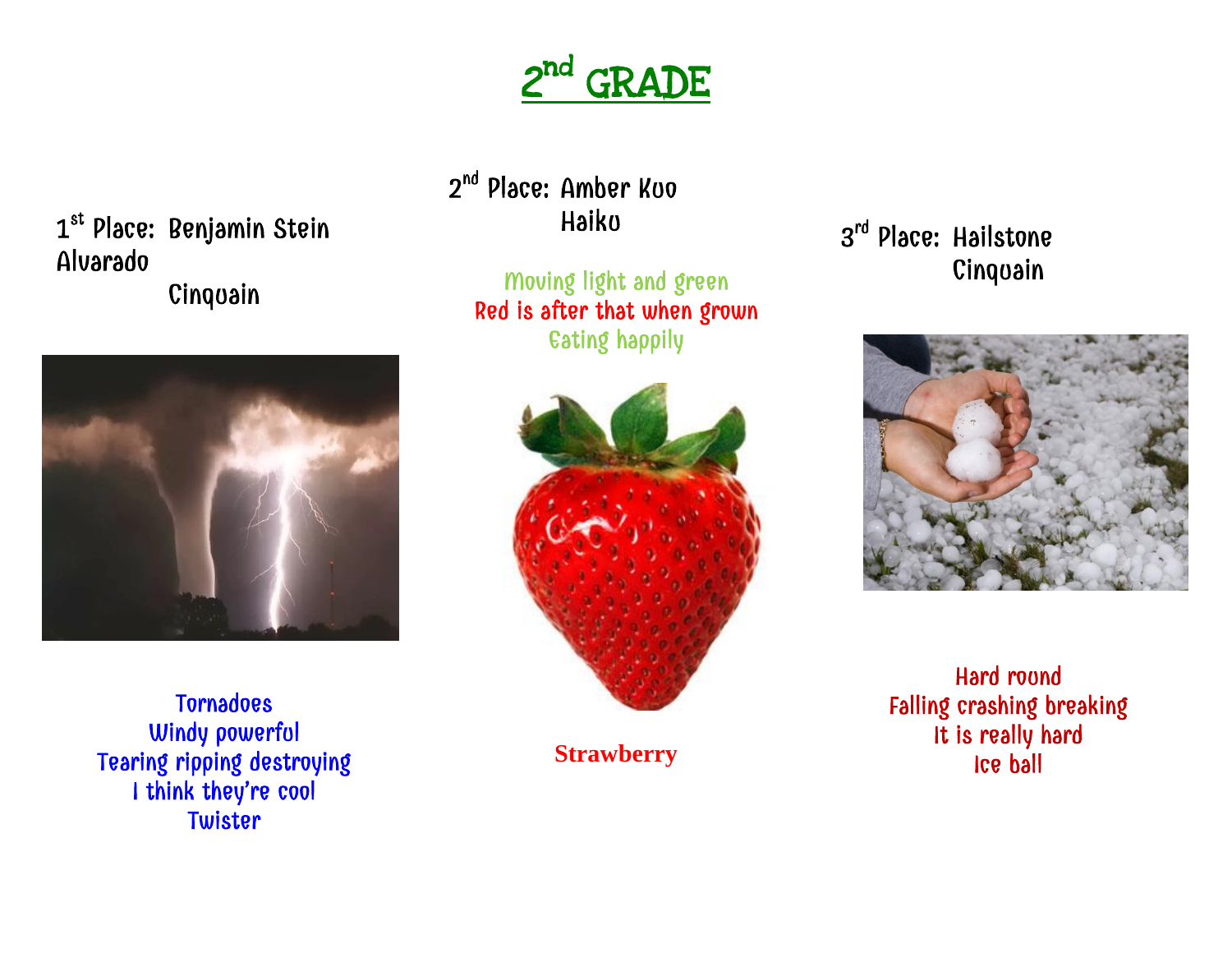

2<sup>nd</sup> Place: Camille Barbara Haiku

1<sup>st</sup> Place: Tallolah Ngoyen Rhyming Couplet

#### My Pet

I have a pet His name is Fret

He is a cat And he is fat

He sleeps on a rug And he has his own mug

Fret is the best pet ever We will always be together



#### **Chameleon**



Bumpy skin on it Changes color when hiding Two fingers on hands

#### 3 rd Place: Emilio Montes Cinquain

**Cactus** Spiky thorny Swaying laying growing I use its gel Plant

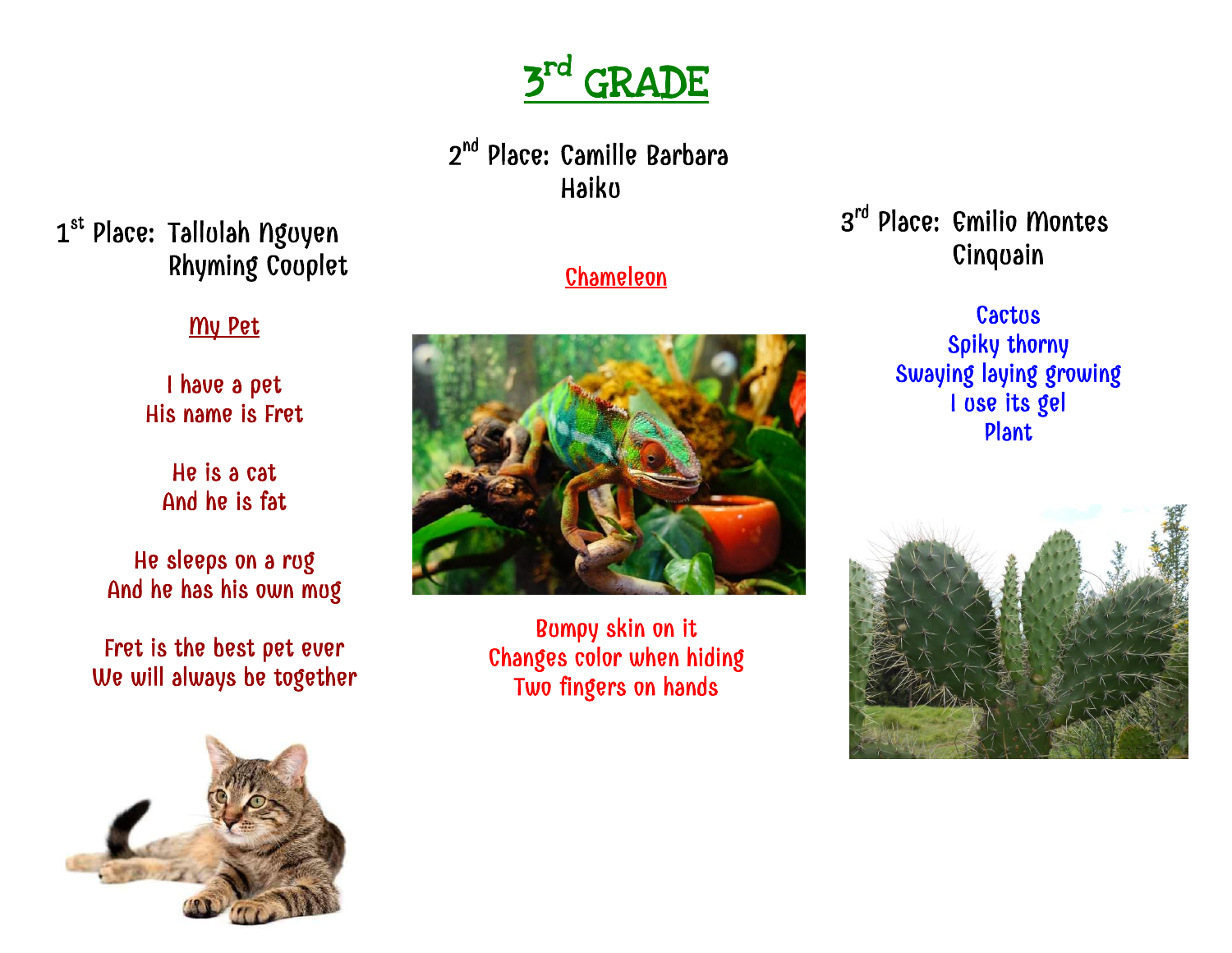### 1<sup>st</sup> Place: Aiden Hinnebusch Rhyming Couplet

#### Space

I want to go explore in space And see the things in this magical place



 I want to check for UFO'S I know they don't carry arrows and bows

Gravity will pull me down But will not stop until I frown

I want to learn about new gasses And find out if there are more masses A friendly Maritan is what I want to see Who is gentle and kind to me

I'd be happy to see them all Hopefully I will not fall!





#### 2<sup>nd</sup> Place: Krystina Gotierrez Limerick

#### The Goo in My Hair

One day I had goo in my hair I was even told to beware It was stuck like tape The size was an odd shape Sometimes I try not to even care

I cannot even hide the goo It looks like the color of stew I was so very mad I really felt very sad I thought I had some on my shoe

I asked my dad but he was busy To cool down I drank soda, it was fizzy So I asked my brother He said go ask mother I ran to mother like crazy

Then she said, get in the shower I figured out the shower has power It took it off really quick Then I felt kind of sick I felt so sick I couldn't climb a tower

### 3<sup>rd</sup> Place: Aaron Kun Rhyming Couplet

#### Tundras

In the Tundras it is very cold People live there, young and old

The animals there have fur and leather To survive the icy weather

The Tundras have sound of chirps from snow owls And loud sounds of snow wolves' howls

The Tundras have pine wood trees But no hot summers and bumble bees

The Tundras aren't like the deserts of Egypt's' Pharaoh Because the Tundras temperature is below zero

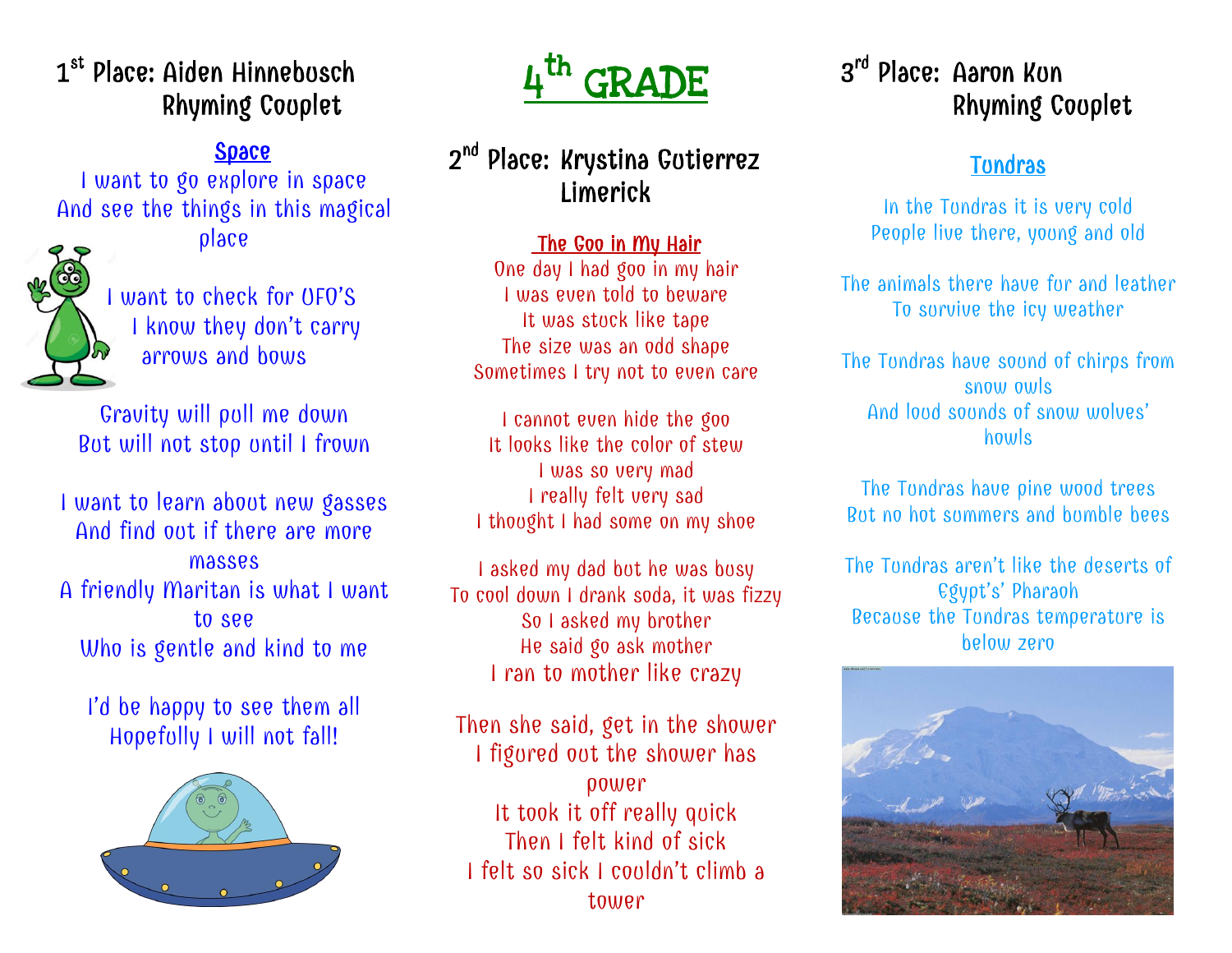#### 1<sup>st</sup> Place: Christian Nguyen Quatrain Dire Wolves

I'd like to see dire wolves, who lived back then

They were so big they could swallow a hen These creatures were fierce, and they hunted for food Stay clear when they're in a bad mood

These creatures lived in families known as a pack When they're together they usually go for the attack They were tough, animals got out of their way Luckily they are not here today

> Each tooth was like a saw They re their food raw Their claw's were so sharp It cut through a carp

They had brown, thick fur They're dangerous and that's for sure They can be quite rude So don't touch their food

One day meat went rare And they just wouldn't share They are no longer alive None of them had a chance to survive





There was once a young man who saw a box He wondered what's inside, maybe a pair of socks Then he grabbed the box bot it jost didn't open up That's when the young man just gave up He then threw it out  $G$  it was opened by a fox

So it ended up the young man and a fox They were both sitting  $G$  stared into the box They found it like a movie a box found by a farmer He couldn't open the box although he was a charmer He dropped the box it cracked upon like a rock So the old farmer in the box he just wanted to look

He saw a cat living nearby a nook The cat saw a box and out came her claws She couldn't open the box with her tiny paws Then the box opened  $G$  it gave her a spook

A cat looked into a box G saw a little boy The child was short, but he was full of joy The kid found a box but it wouldn't open The child gave up  $G$  gave it to a hen The box opened up  $G$  so happy was the boy

A child looked inside a box & the child saw everyone including the fox They were all playing so he decided to join They had a great time G it didn't even cost a coin They all got together & they thanked the box

#### 3 rd Laura Cheang Quatrian Homming Birds

Every day I see them up in the sky Sitting on a power line Watching them in my yard on a pine They can really fly high

I can see them buzzing next to a flower They can probably fly up a tower They are the only bird to fly backwards If I were a sunflower I'd write them cards

> I love their color green It's amazing to see them They are sometimes never seen They are as bright as a gem

One once almost flew over my head They are my favorite animals I've seen one on a can of Danimals If I had one I would keep it fed

Having wings and a beak They are as pretty as can be They hide from you and take a peek It would be nice to be a bird who can fly free!